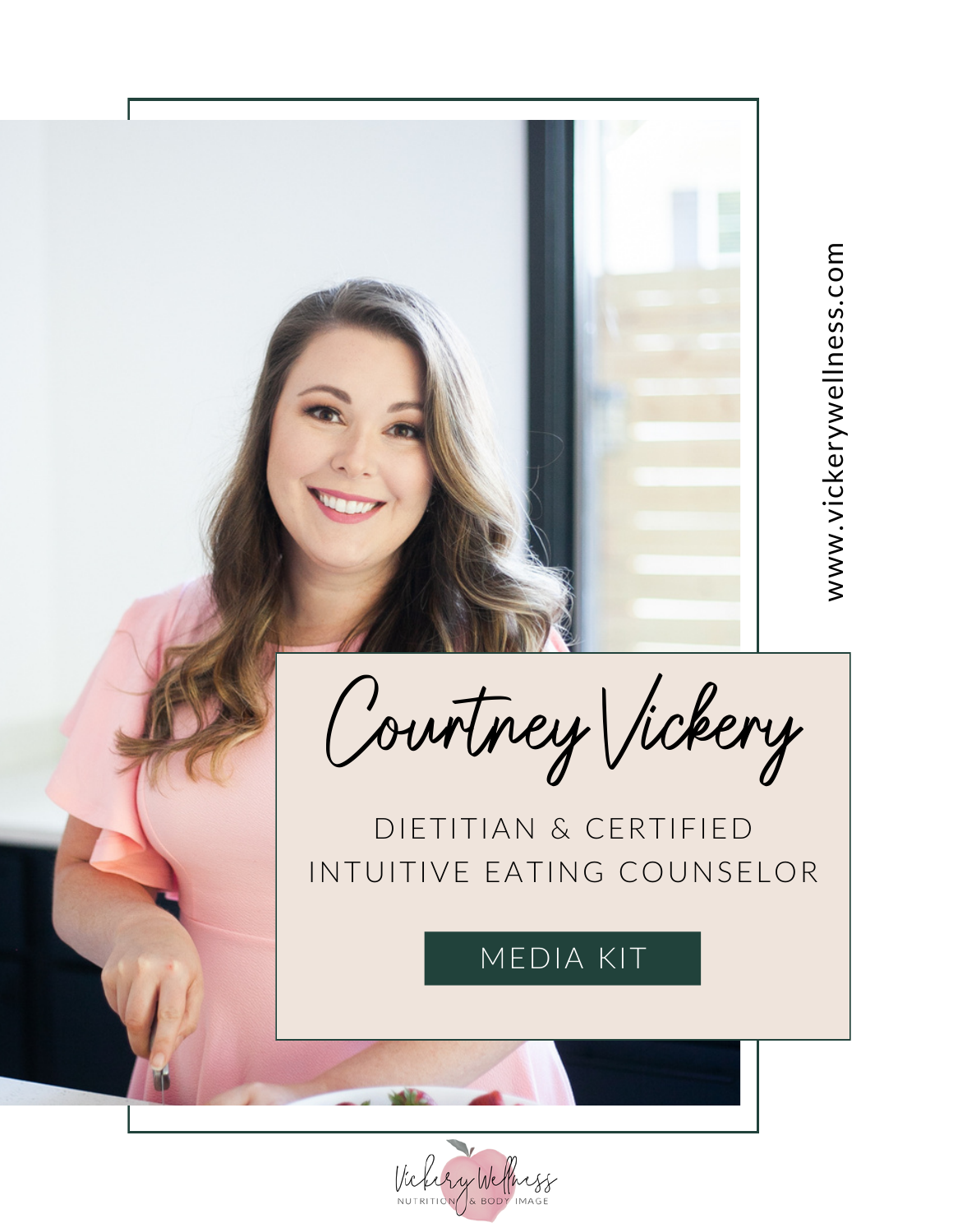Hi, I' m Courtney

## REGISTERED DIETITIAN NUTRITIONIST

Hi! I'm Courtney. As a dietitian and certified intuitive eating counselor, I work to help others find peace and balance with food and their bodies. My own journey with food and weight has been one of ups and downs, but through it all I've learned that there is no one right way to eat or live.

I founded my nutrition private practice, Vickery Wellness, to help others find the same non-judgmental, weight inclusive approach to health that helped me recover from my own struggles with disordered eating. When we can let go of the idea that there's only one right way to be healthy or look a certain way, we open ourselves up to limitless possibilities for happiness and self-care



BA, Political Science | BS, Dietetics | MS Foods & Nutrition

Registered Dietitian Certified Intuitive Eating Counselor Yoga Teacher

Cycle Instructor Group Fitness Instructor Part-time University Instructor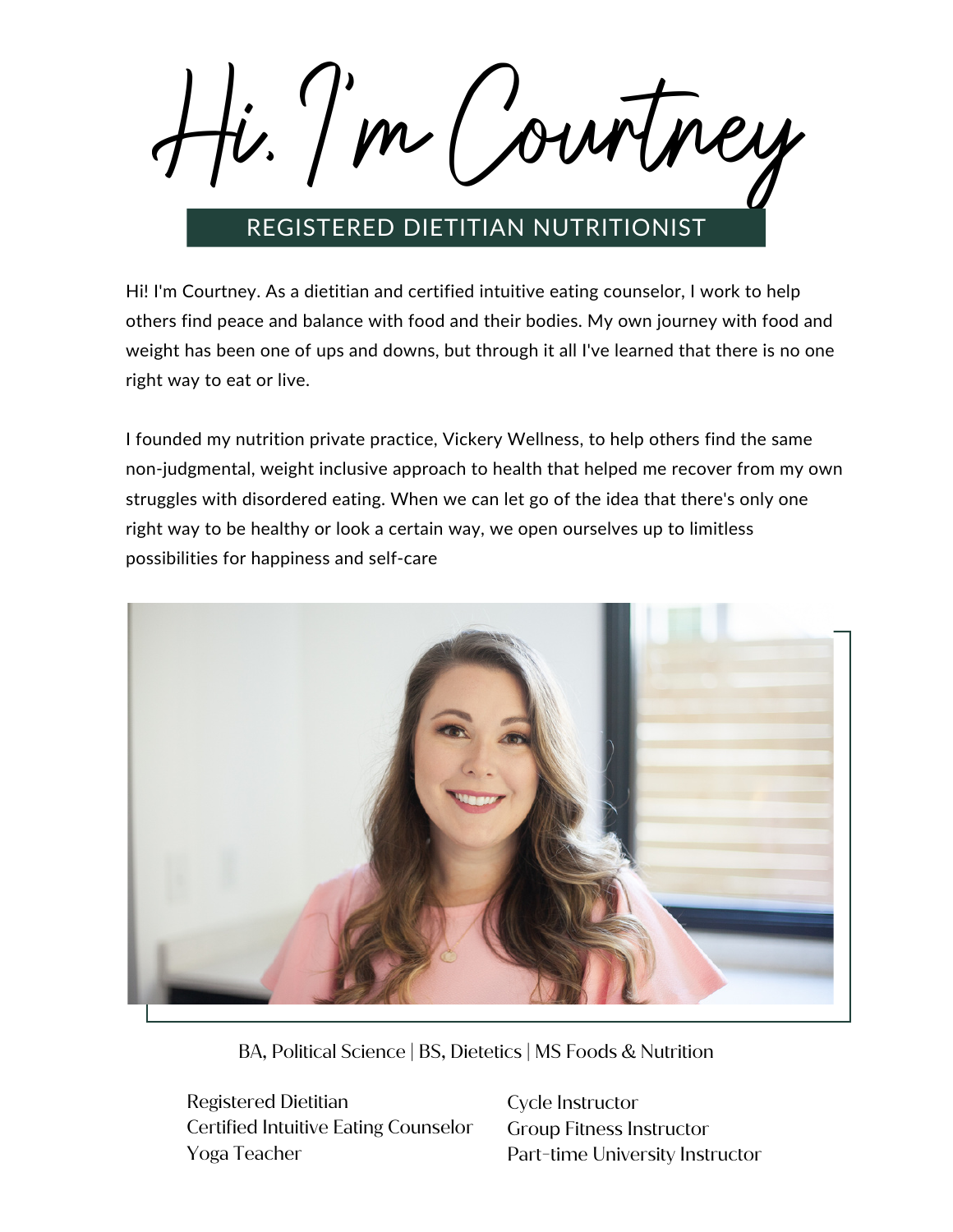



## I CAN TALK ABOUT...

## Nutrition, Body Image & Eating Disorders

- Favorite food products based on nutrient focus (i.e., favorite protein bars, etc.)
- How to incorporate more fruits and vegetables into each day without obsessing
- How to take a weight neutral & Intuitive Eating approach to your health and nutrition
- How to practice body neutrality instead of hating your body OR "toxic body positivity"
- How to support a loved one who is currently in eating disorder recovery

#### AS SEEN IN

VITAL **PROTEINS** 

healthline vital mindbodygreen

VOYAGE ATLANTA

Client Testimonials

"Courtney offers judgement free, honest, science-backed guidance on how to build a healthy lifestyle without feeling overwhelmed or not good enough."

"I would not be where I am today without Courtney's guidance and expertise, and for this I am incredibly grateful."

*K.M. C.R.*